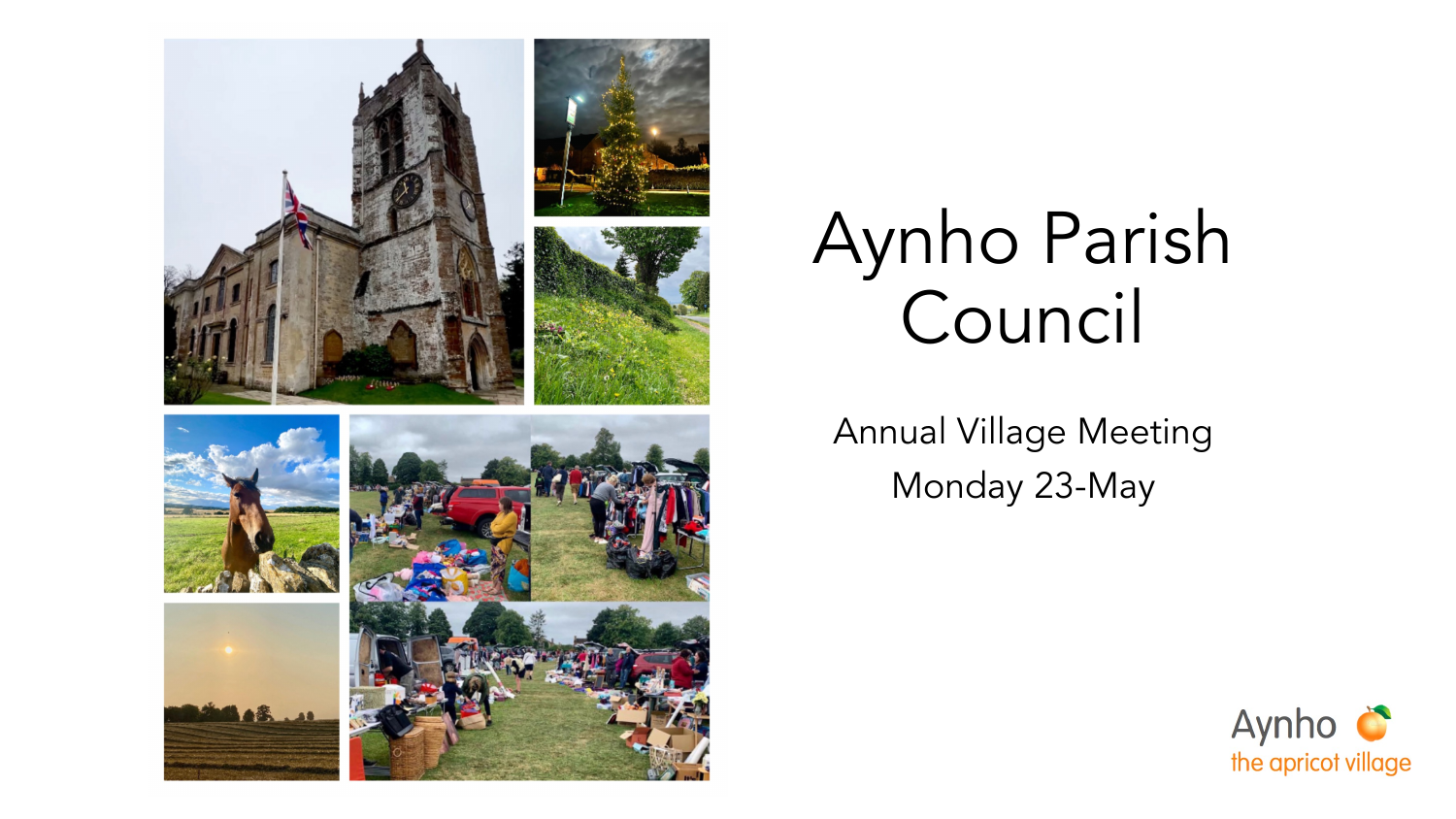# Agenda

- 1. Welcome and introduction by Chair, Cllr. Leslie Leighton
- 2. Apologies
- 3. Approve the Minutes of the Annual Village Meeting 2021
- 4. Matters Arising from the Minutes
- 5. Brief Reports:
	- a. Chairman's Report: 2021-2022
	- b. Chad Fischer, RH (Renovation Hardware)
	- c. Cllr Rebecca Breese, West Northants Council
- 6. Aynho Parish Council Updates
	- a. Traffic, Highways and Parking
	- b. Aynho Active
	- c. Finance
- 7. Resolutions (Q&A's) from the Public

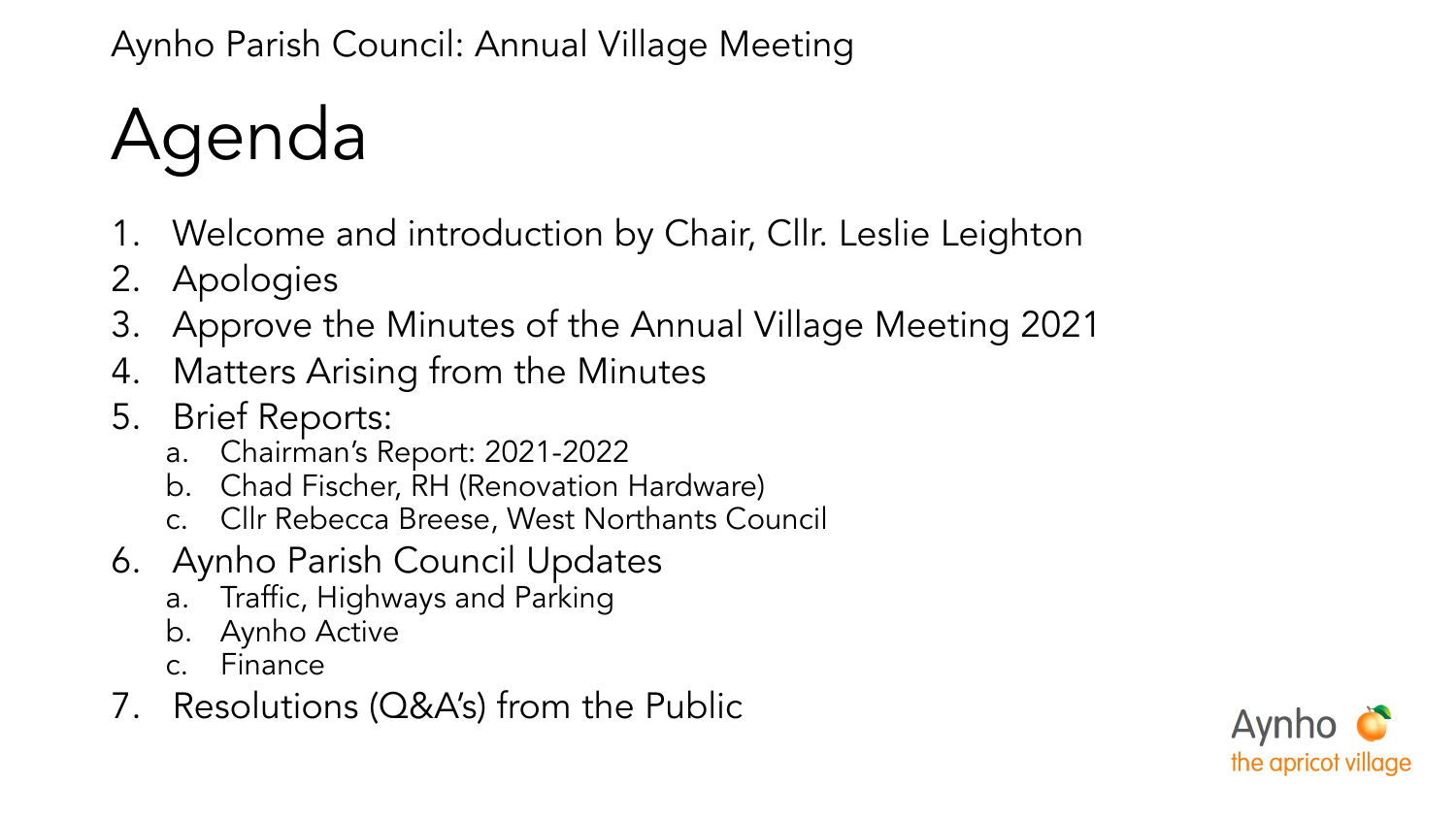### Parish Councillors: May 2022

| Councillor/Officer | <b>Areas of Responsibilities</b>               |
|--------------------|------------------------------------------------|
| Leslie Leighton    | Chair, Grants & Online                         |
| Jonathan Clinch    | Village Hall Liaison & PC Trustee              |
| Jeremy James       | Finances & Audit and Planning                  |
| Les Horley         | Aynho Eco                                      |
| Dawn Willis        | <b>Maintenance and Grass</b>                   |
| David Dean         | Highways, Traffic & Parking and Park Club Draw |
| Liz Hadley         | Aynho Active and Defibrillator                 |
| Chris Wilson       | Clerk to the Parish Council                    |
| Stephen Brook      | RFO (Finances and Audit)                       |

- Two vacancies for Councillors to be co-opted at June's APC Meeting
- Geographic areas of responsibility allocated with new recruits co-opted

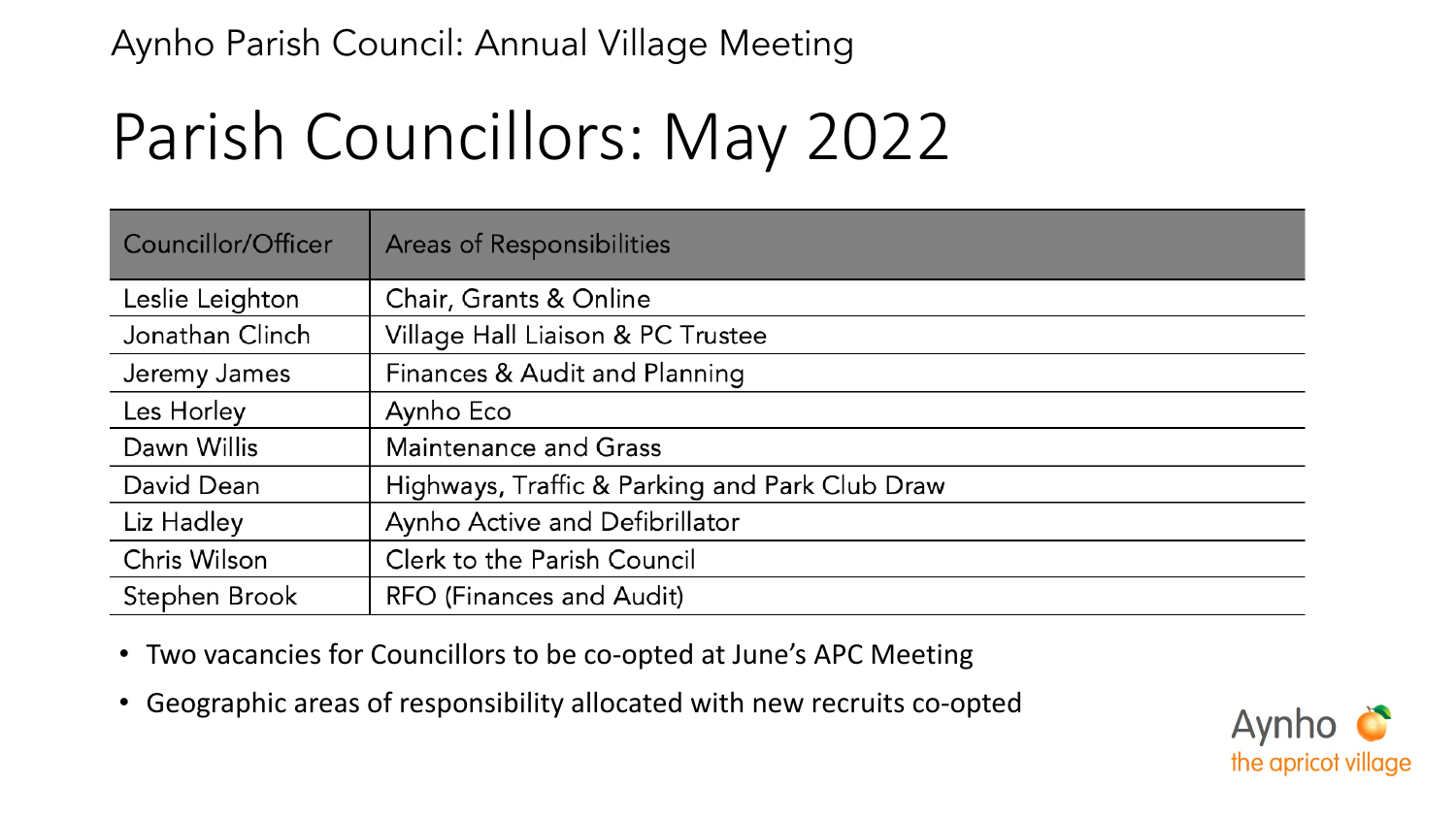

Chad Fischer RH, Aynhoe Park

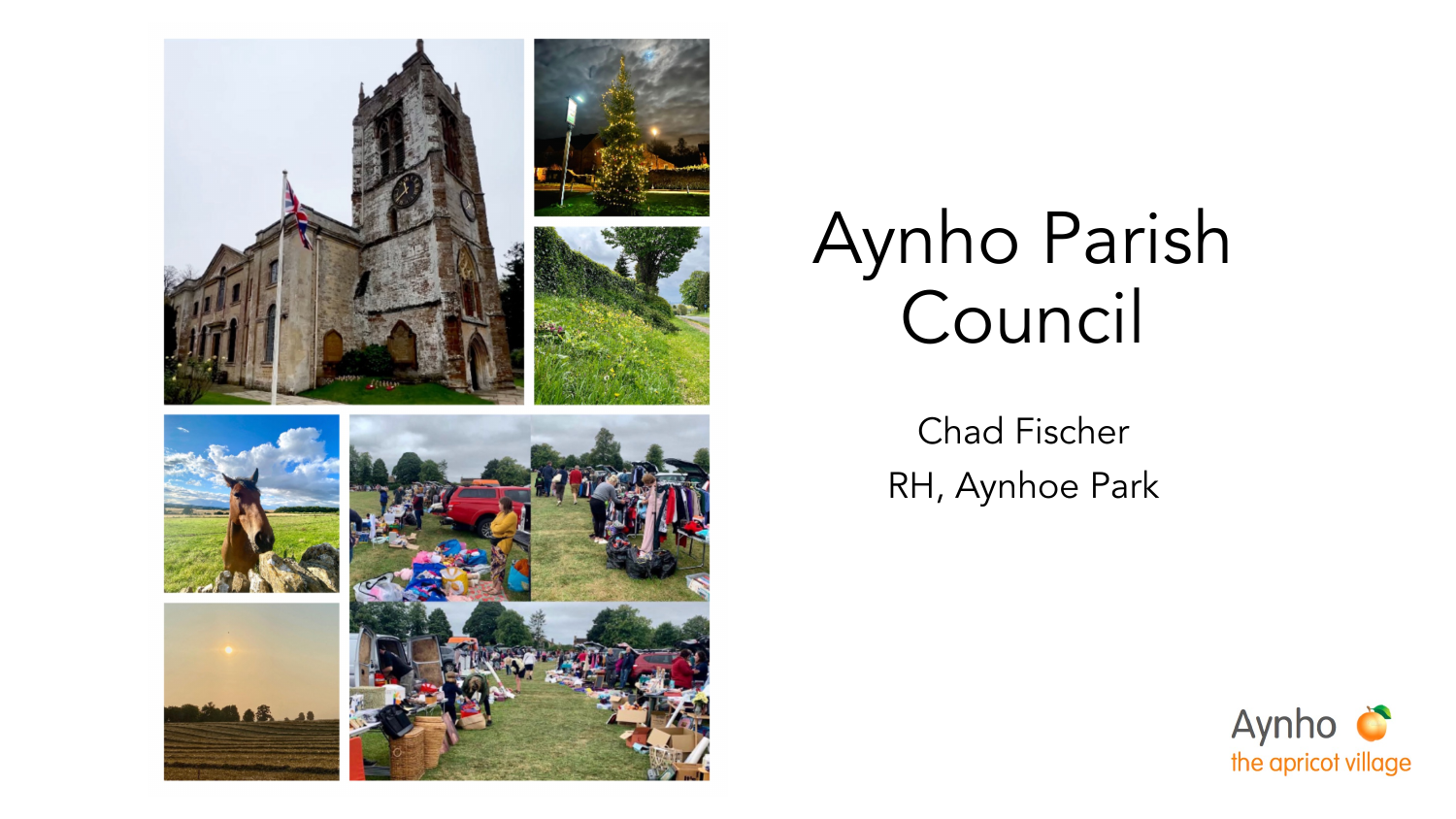

Rebecca Breese West Northants Council

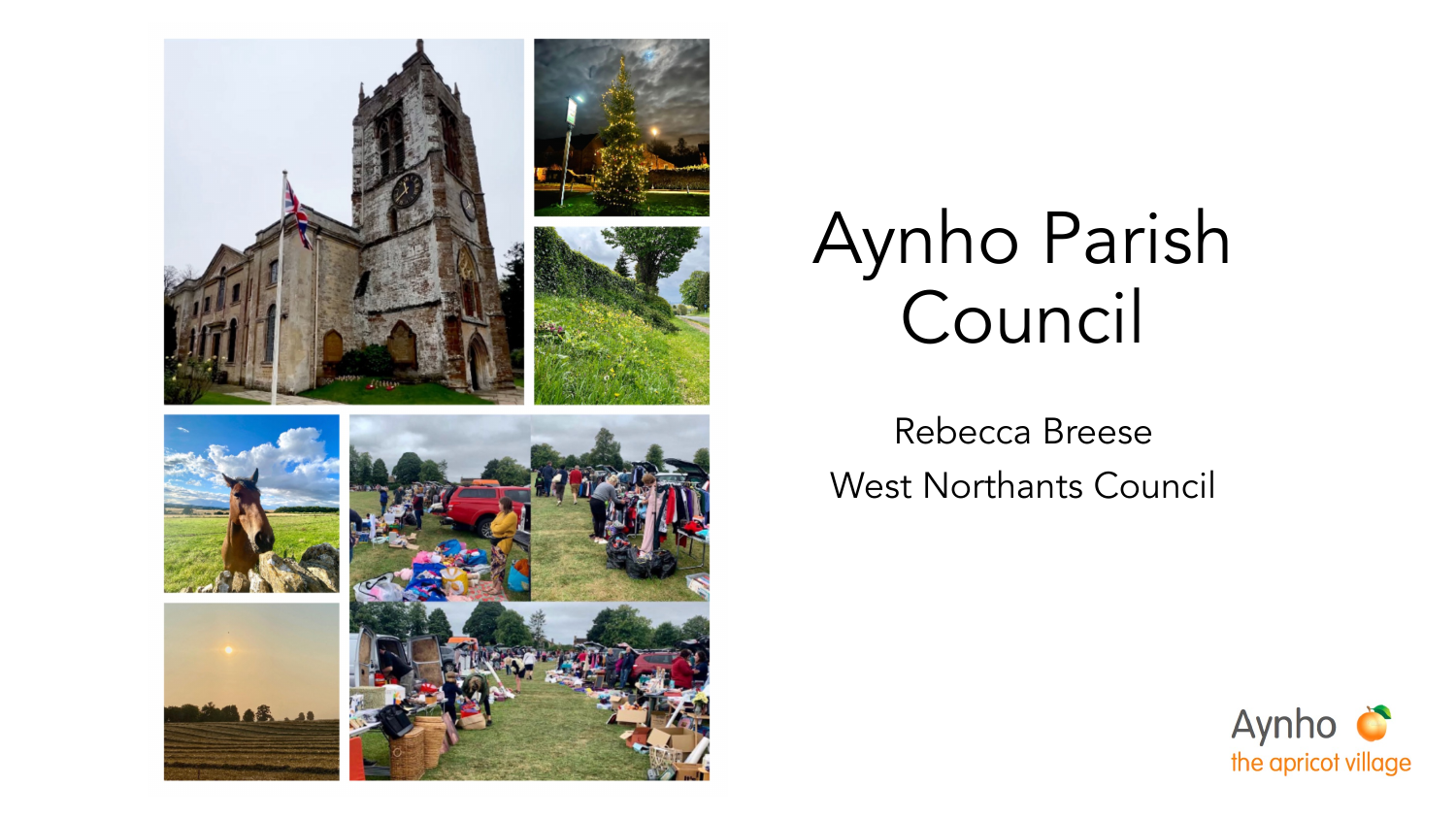## Highways, Traffic & Parking



- Improvements to Wembley Corner
- Additional two VAS signs
- Speed Camera Van & Tickets Issued
- Community Speed Watch
- Parking

#### Future Development

• EV Public Charging Points

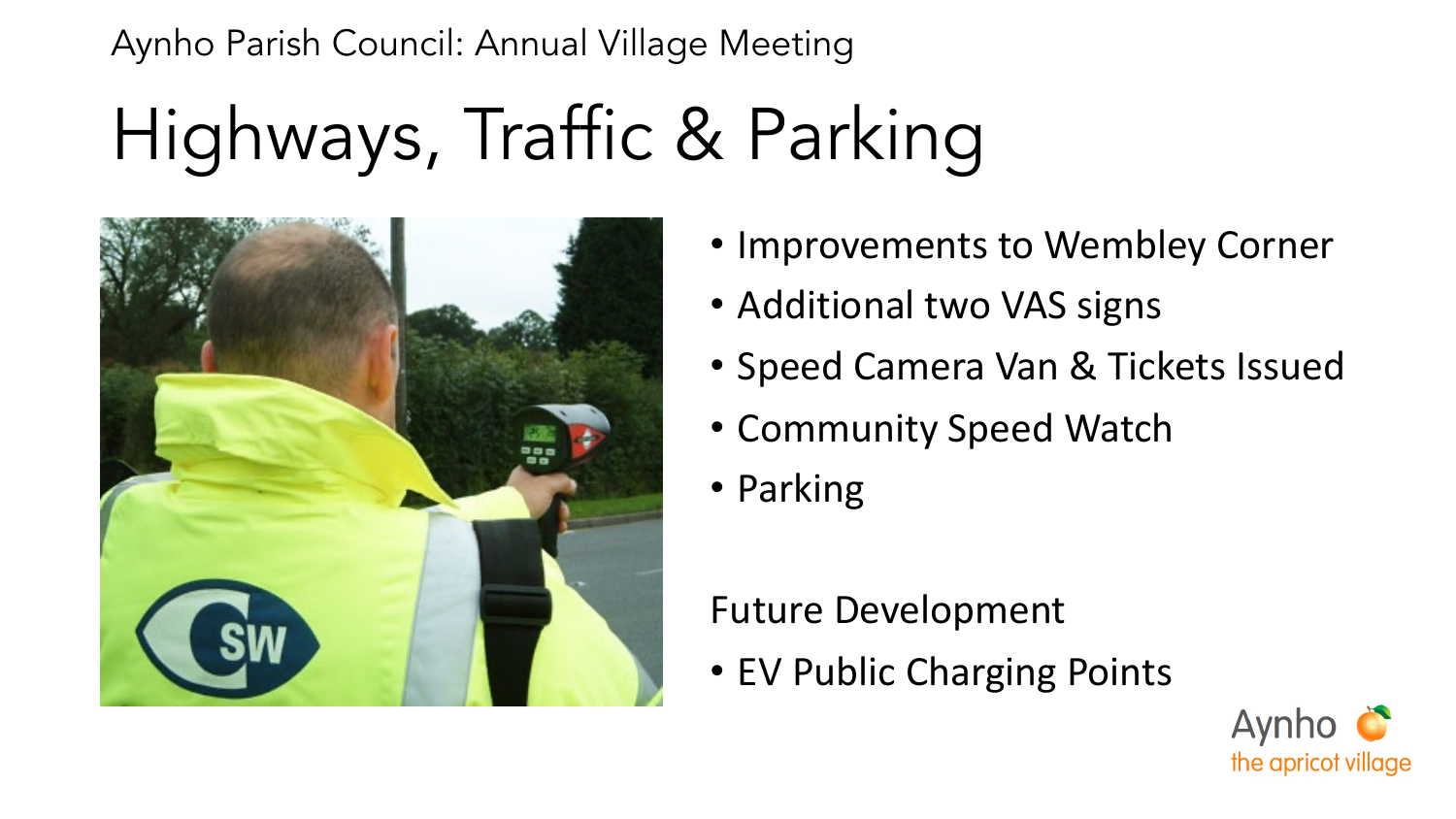# Aynho Park Club Draw

- Aynho's village lottery, licenced by WNC
- Income split 50:50 prizes and funding for sports and pavilion maintenance
- Re-launched for 2022
- New annual subscription of £18 starting May 2022
- Anyone paying previous £12 with be entered for first eight draws with option to pay extra £6 for the full year
- Now managed by David Dean and Jeremy James
- Profuse thanks to Valery Taylor and Rachel Moroney for the first 20- years!

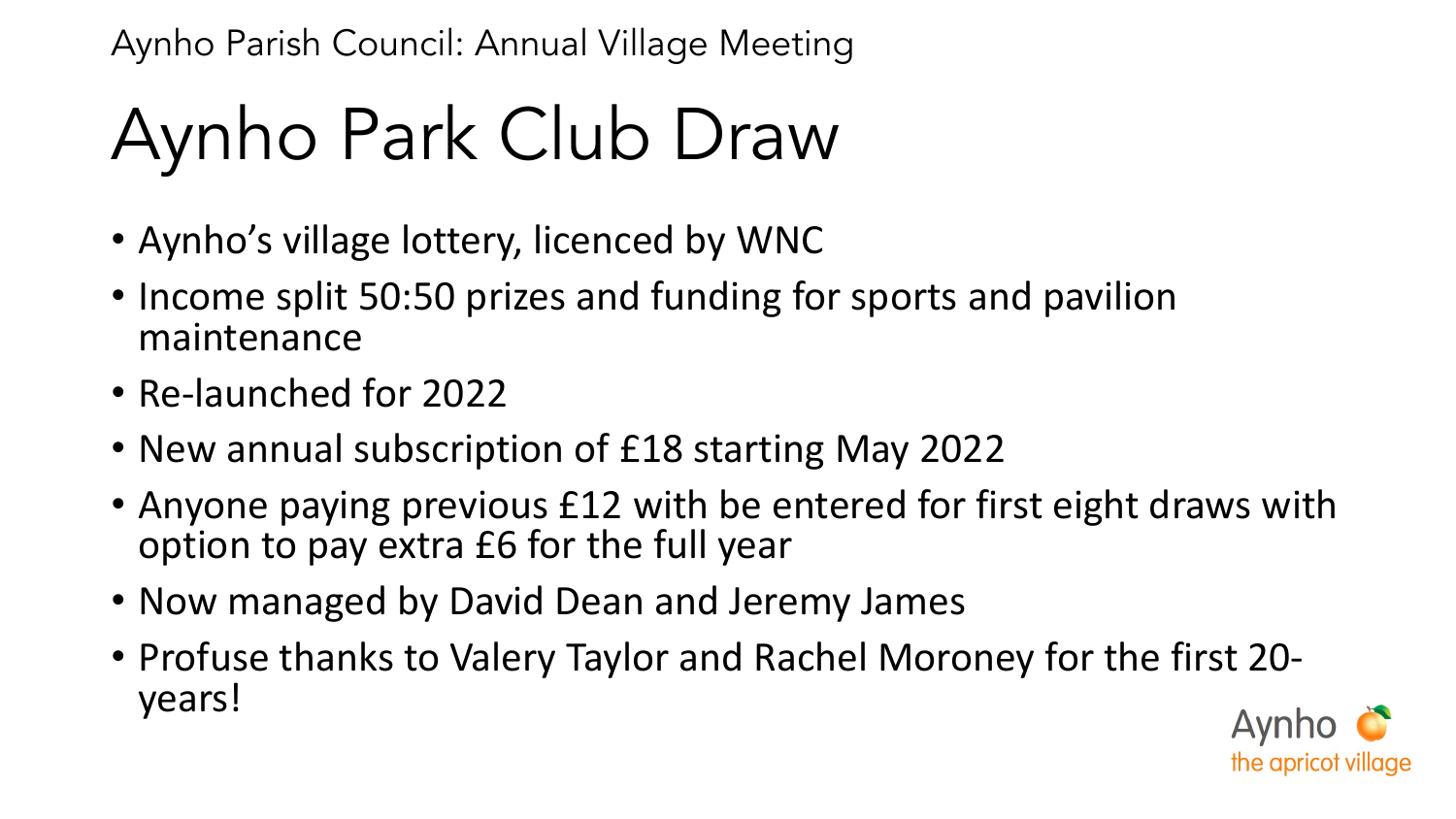

Aynho Active

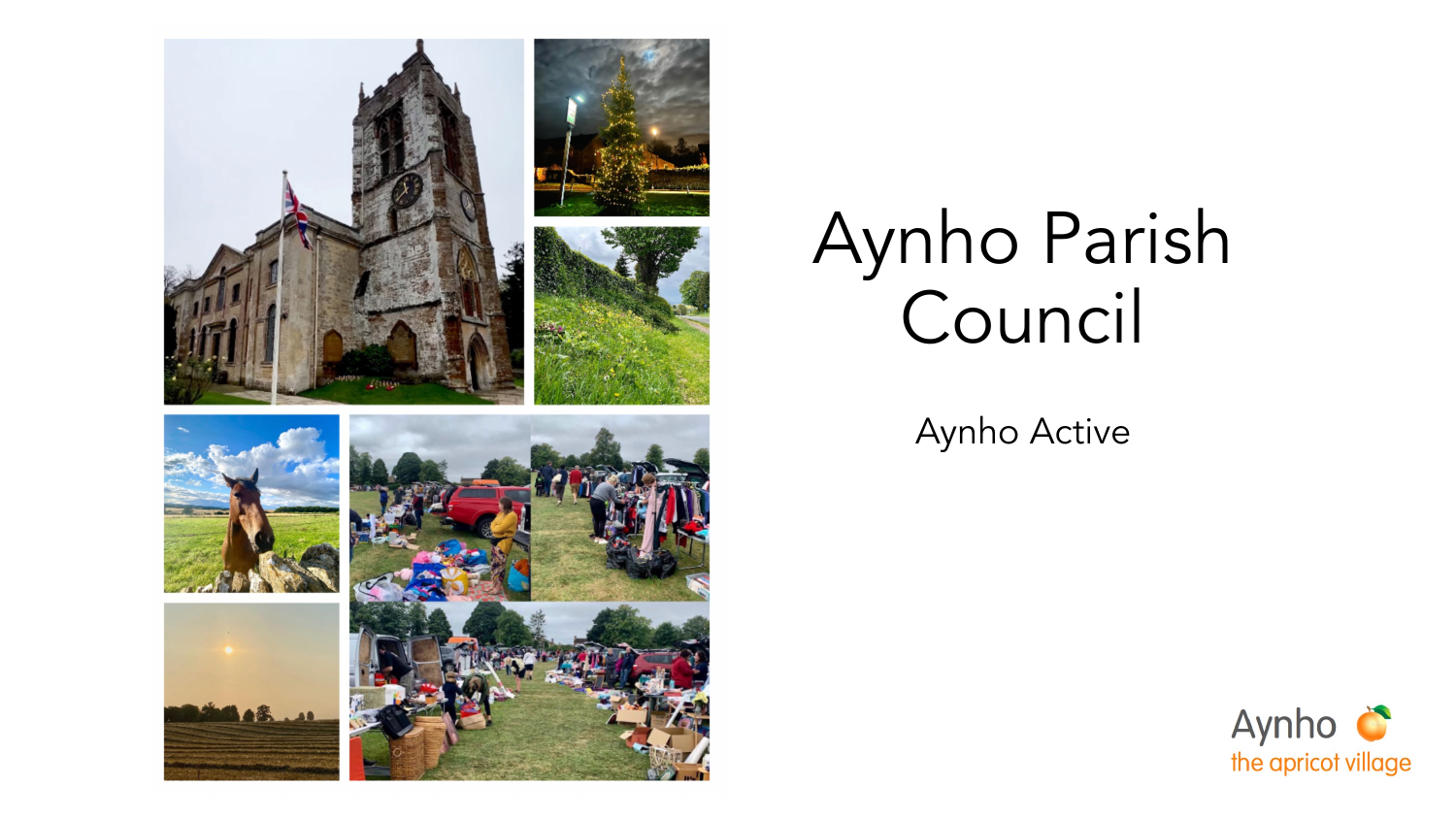### Financial Summary

|                |                                             | Year ending     |                 |
|----------------|---------------------------------------------|-----------------|-----------------|
| Box No.        | <b>Description</b>                          | 31/03/2021<br>£ | 31/03/2022<br>£ |
| 1              | Balances brought fwd                        | 18818           | 20544           |
| 2              | Annual precept                              | 25920           | 26698           |
| 3              | Total other receipts                        | 14244           | 7537            |
| 4              | <b>Staff Costs</b>                          | 7650            | 6277            |
| 5              | Loan interest/capital repayment             | 2080            | 2080            |
| 6              | Total other payments                        | 28708           | 18707           |
| $\overline{7}$ | <b>Balances carried forward</b>             | 20544           | 27716           |
| 8              | <b>Total Cash and Short Term Inve</b>       | 20544           | 27716           |
| 9              | Total Fixed Assets and Long Term Investment | 132357          | 138157          |
| 10             | <b>Total Borrowings</b>                     | 8320.00         | 6240.00         |

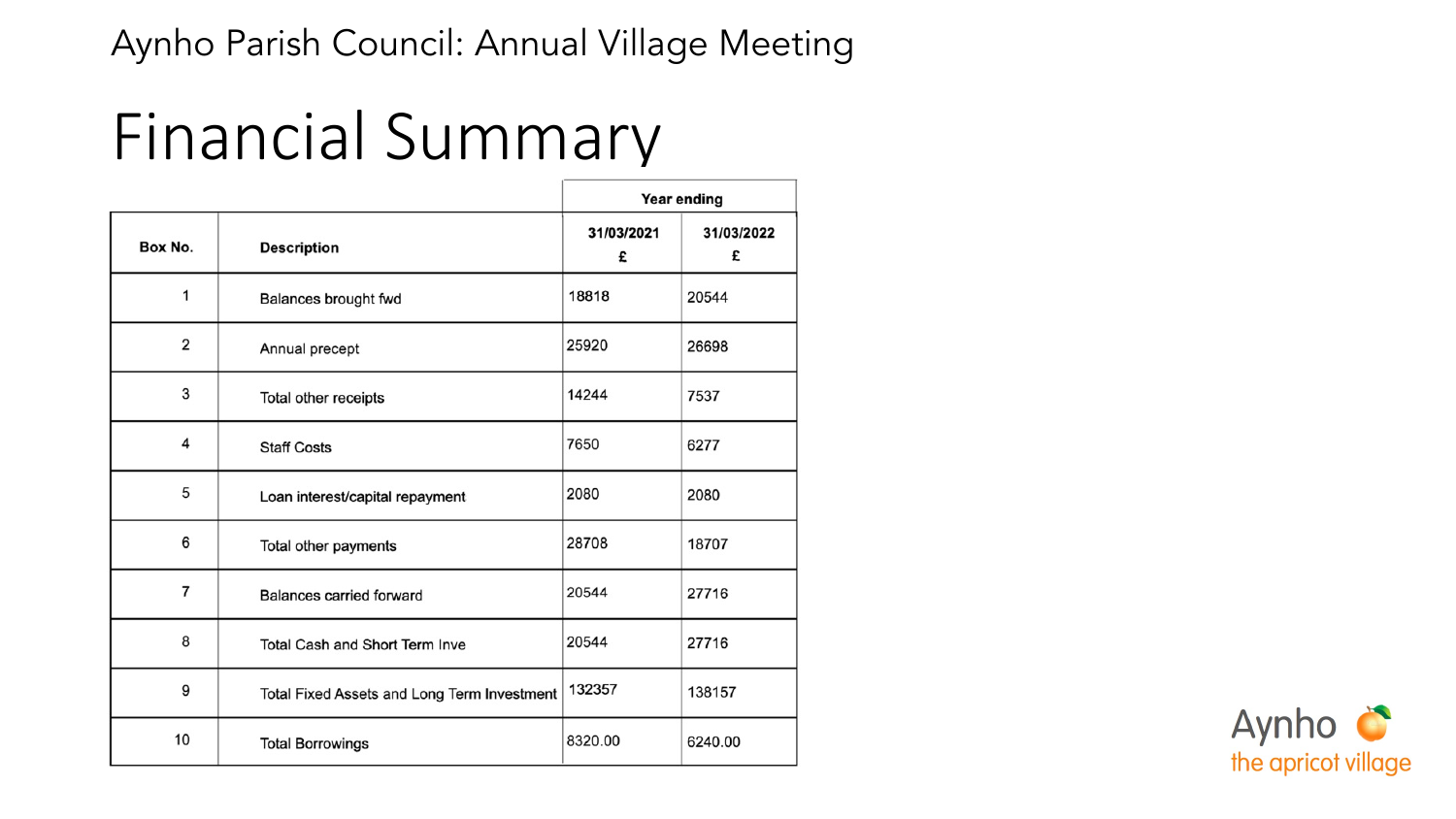

Q&As and Resolutions from the Public